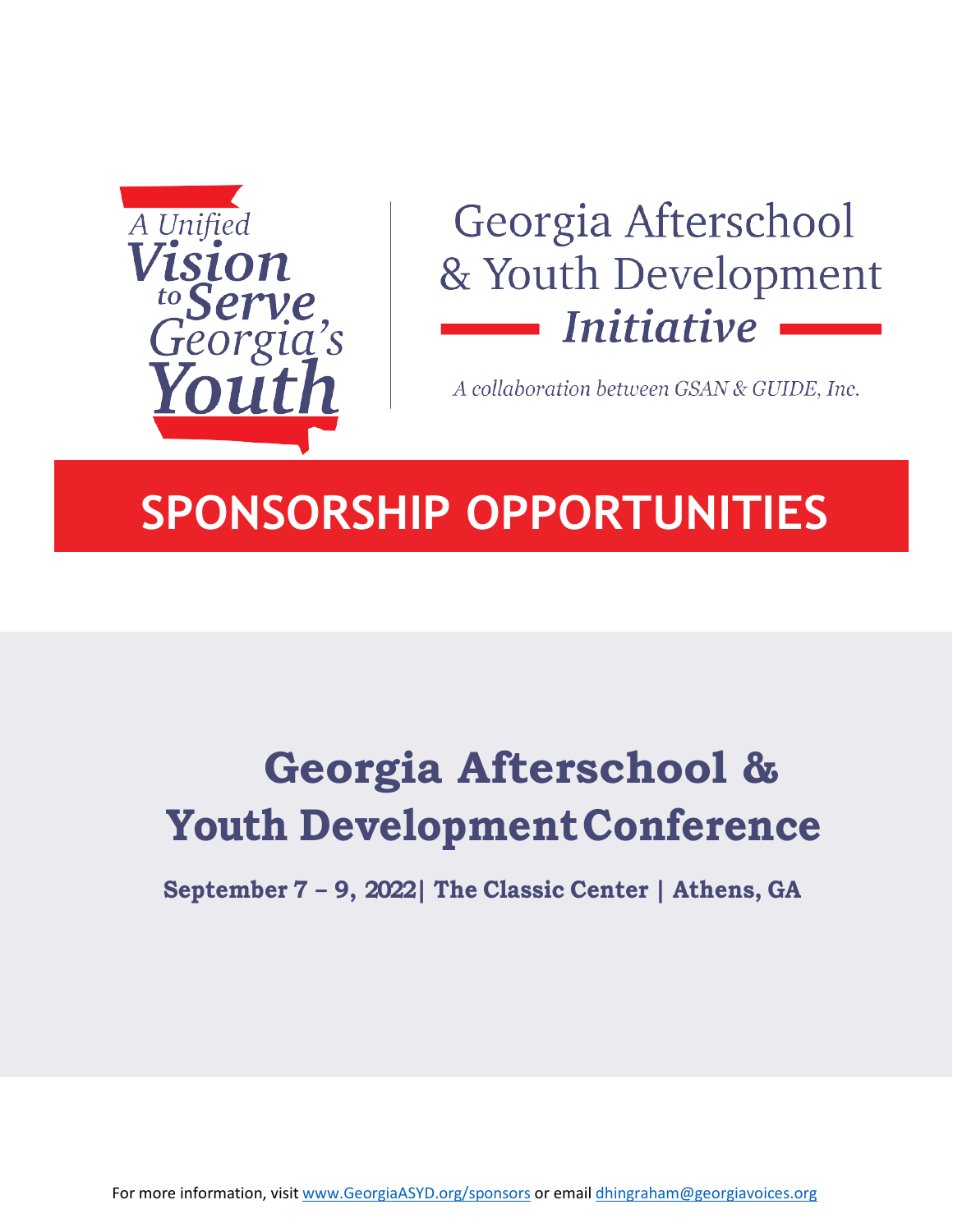### *Setting the standard for high quality afterschool and youth development programs serving Georgia's children and youth.*



*More time spent in afterschool is associated with better work habits, improved academic performance, gains in self-efficacy, improved GPA and fewer school absences.* 



*Afterschool programs help children develop social-emotional, academic, and workforce skills.*



*According to America After 3pm, nearly 1 in 5 of Georgia's youth are alone and unsupervised between the hours of 3 and 6 pm, the peak hours for juvenile crime and experimentation with risky behaviors.*

The bi-annual Georgia Afterschool & Youth Development Conference will be held on September 7-9, 2022, at Classic Center in Athens, Georgia. This conference connects afterschool and youth development program providers and stakeholders throughout the state for three days of professional development, networking and interactive workshops.

#### **2018 HIGHLIGHTS**

- 600+ attendees, including afterschool and youth development professionals, administrators, frontline staff, funders, stakeholders and community partners
- Over 70 breakout sessions over three days
- Three keynote speakers
- 50+ exhibitors

#### **THE GEORGIA AFTERSCHOOL & YOUTH DEVELOPMENT AWARDS**

The Georgia Afterschool & Youth Development Awards honor outstanding professionals, programs, and youth and recognize honorees for their efforts and excellence in the afterschool and youth development field.

**THE AWARDS WILL INCLUDE:**

- **Excellence Award:** Outstanding Youth Development Program
- Leadership Award: Outstanding Youth Development Professional
- **Rising Star Award:** Emerging Youth Leaders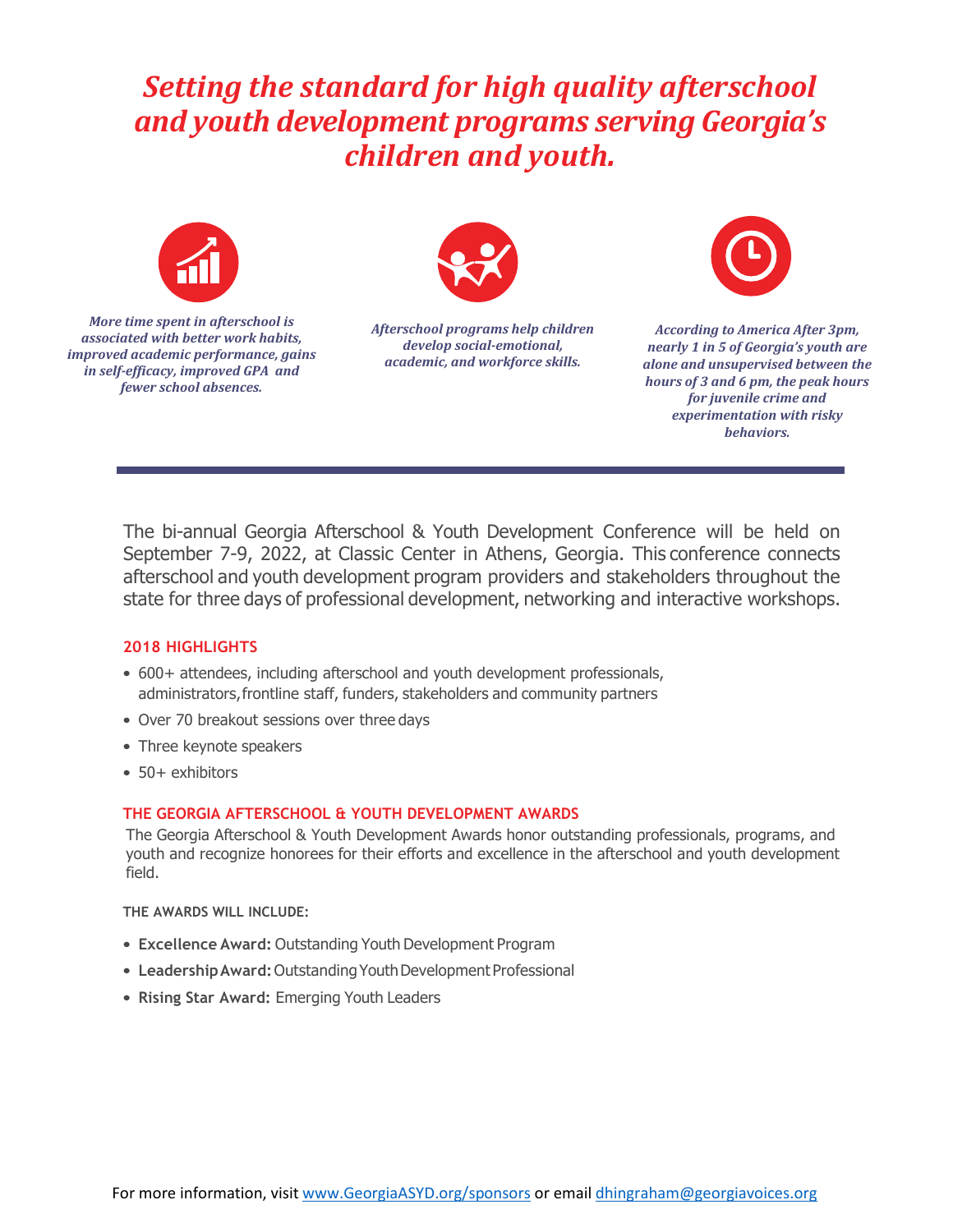## *Conference Sponsorship Levels*

## **PLATINUM: Award Naming Rights \$10,000**

- Company name included in the name of one of three awards (Excellence Award, Leadership Award, or Rising Star Award)
- Recognition during Awards Presentation
- Speaking opportunity during conference
- Company logo on event signage, conference guide, ASYD newsletter and event email announcements
- Company name in conference-related media releases
- Company logo and link to company website on conference website for 1year
- Complimentary conference registration for 3 attendees
- 1 exhibit table
- Opportunity to include a company promotional item in the attendee bags

### **GOLD \$7,500**

- Recognition during Awards Presentation
- Speaking opportunity during conference
- Company logo on event signage, conference guide, ASYD newsletter and event email announcements
- Company logo and link to company website on conference website for 1year
- Company name in conference-related media releases
- Complimentary conference registration for 3 attendees
- 1 exhibit table
- Opportunity to include a company promotional item in the attendee bags

### **SILVER \$5,000**

- Recognition during Awards Presentation
- Company logo on event signage, conference guide, ASYD newsletter and event email announcements
- Company logo and link to company website on conference website for 6months
- Complimentary conference registration for 2 attendees
- 1 exhibit table
- Opportunity to include a company promotional item in the attendee bags

### **BRONZE \$2,500**

- Recognition during Awards Presentation
- Company logo and event on signage and conference guide
- Company logo and link to company website on conference website for 3 months
- Complimentary conference registration for 1 attendee
- 1 exhibit table

Interested in Exhibitor information, [click here.](http://georgiaasyd.org/conference/exhibits/)

For more information, visi[t www.GeorgiaASYD.org/sponsors](http://www.georgiaasyd.org/sponsors) or email [dhingraham@georgiavoices.org](mailto:dhingraham@georgiavoices.org)